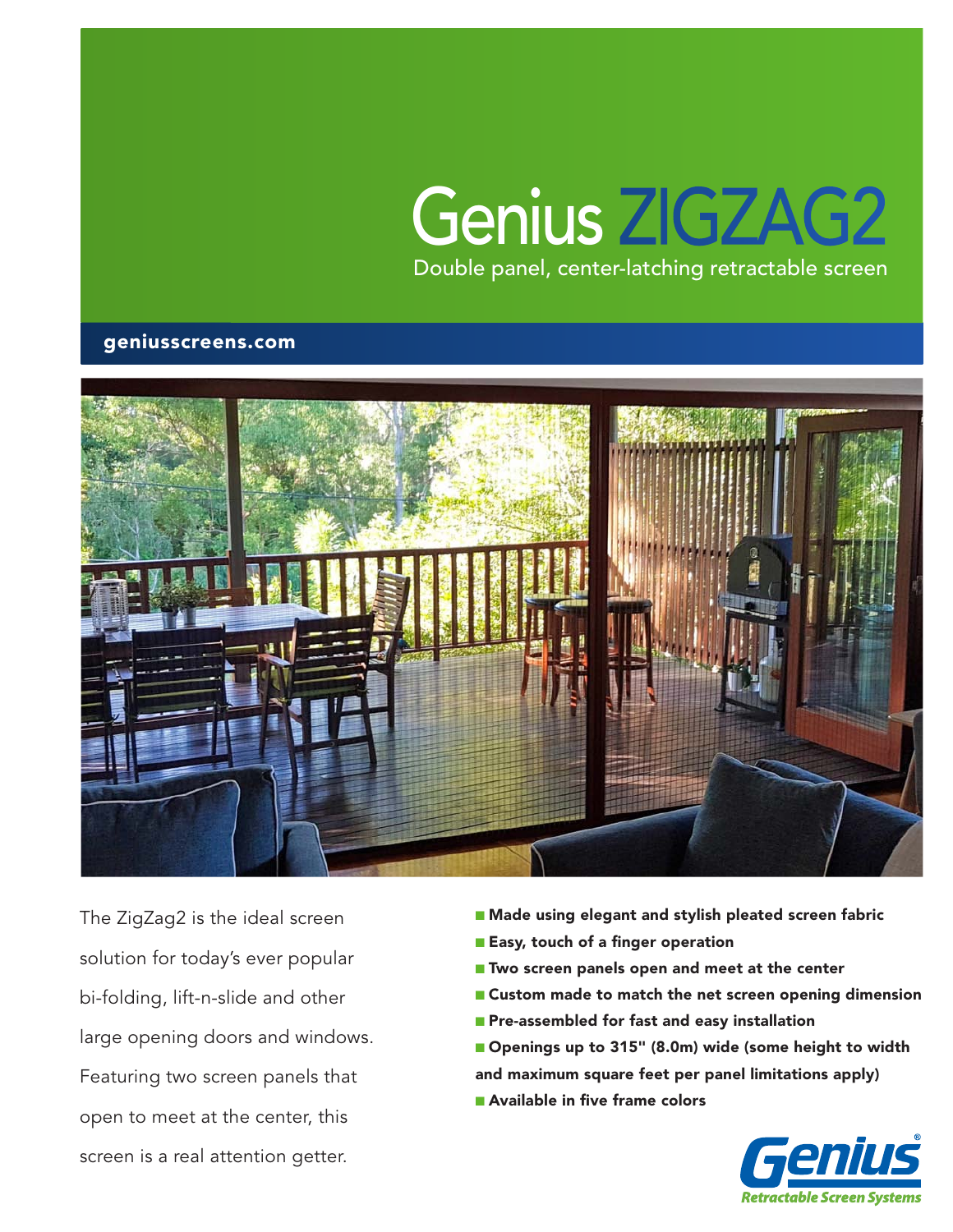**ZEI (IEOT ZIGZAGZ)<br>CUSTOM MADE TO SIZE FEATURING PLEATED STYLE FABRIC** 

#### **TYPE MAX WIDTH MAX OPENING HEIGHT ZIGZAG2 SCREEN SIZE LIMITATIONS:**

| <b>TYPE</b>            |                                                                                                                                         | <b>MAX OPENING</b><br><b>WIDTH</b> | <b>MAX OPENING</b><br><b>HEIGHT</b>             | <b>MAX SIZE</b><br><b>PER SCREEN PANEL</b>                                                                                                                                                                                                                                              | <b>MIN</b><br><b>WIDTH</b> | <b>MIN</b><br><b>HEIGHT</b> |
|------------------------|-----------------------------------------------------------------------------------------------------------------------------------------|------------------------------------|-------------------------------------------------|-----------------------------------------------------------------------------------------------------------------------------------------------------------------------------------------------------------------------------------------------------------------------------------------|----------------------------|-----------------------------|
|                        | <b>DOUBLE PANEL</b> (Model: ZIGZAG2)                                                                                                    | $315''$ (26.25'/8.0m)              | $118''$ (9.83'/3.0m)                            | 114.6 Sq. Feet $(10.65m^2)$                                                                                                                                                                                                                                                             | 40''                       | 20''                        |
| 118''                  |                                                                                                                                         |                                    |                                                 |                                                                                                                                                                                                                                                                                         | <b>SIZES NOT AVAILABLE</b> |                             |
| 114''<br>108''         |                                                                                                                                         |                                    |                                                 |                                                                                                                                                                                                                                                                                         |                            |                             |
| 102"                   |                                                                                                                                         |                                    |                                                 |                                                                                                                                                                                                                                                                                         |                            |                             |
| 96''<br>90''           |                                                                                                                                         |                                    |                                                 |                                                                                                                                                                                                                                                                                         |                            |                             |
| 84"                    |                                                                                                                                         |                                    |                                                 |                                                                                                                                                                                                                                                                                         |                            |                             |
| 72"<br>60''            |                                                                                                                                         |                                    |                                                 |                                                                                                                                                                                                                                                                                         |                            |                             |
| 48''                   |                                                                                                                                         |                                    |                                                 |                                                                                                                                                                                                                                                                                         |                            |                             |
| 42"<br>UP TO           |                                                                                                                                         |                                    |                                                 |                                                                                                                                                                                                                                                                                         | 300"                       | 312''<br>315''              |
|                        | Replacement screen panel only list price (no top, bottom or side aluminum guides): Deduct 10% from the list price.<br>further details). |                                    |                                                 | The ZigZag2 is also available in a variation known as the ZigZag2-Corner. The ZigZag2-Corner is a 2-panel screen for installation at a 90° corner (see page 3 for<br>= Limited to dimensions not to exceed 229.2 total square feet total area (114.6 square feet per each screen panel) |                            |                             |
|                        |                                                                                                                                         |                                    |                                                 |                                                                                                                                                                                                                                                                                         |                            |                             |
| <b>FRAME COLORS</b>    |                                                                                                                                         |                                    |                                                 | <b>ORDERING INSTRUCTIONS</b> (Please Specify the Following):                                                                                                                                                                                                                            |                            |                             |
| 2-3 WHITE<br>(RAL9010) | 4-9 DESERT TAN<br>5-1 BROWNSTONE                                                                                                        | 1-1 ANODIZED SILVER<br>2-5 BLACK   | A. Quantity                                     |                                                                                                                                                                                                                                                                                         |                            |                             |
|                        |                                                                                                                                         |                                    | <b>B.</b> Product Model (ZZ2)<br>C. Frame Color | D. Net Screen Opening Size (Width x Height)                                                                                                                                                                                                                                             |                            |                             |

#### **NOTES**: **42000** \$1,4520  $\overline{10112}$ .

- •For costing purposes apply the list price for the next largest size
- •• The ZigZag2 (double panel version) has a maximum opening width of 315" (157.5" maximum <u>per each screen panel</u>)
- •Replacement screen panel only list price (no top, bottom or side aluminum guides): Deduct 10% from the list price.
- •• The ZigZag2 is also available in a variation known as the ZigZag2-Corner. The ZigZag2-Corner is a 2-panel screen for installation at a 90<sup>°</sup> corner (see page 3 for  $f$ urther details).  $\blacksquare$



### **www.geniusscreens.com**

### **ORDERING INSTRUCTIONS** (Please Specify the Following):

- 
- 
- 
- Lead Time: Although many screens ship faster, please allow 4-6 weeks.
- Measuring & Installation: The ZigZag2 screen is designed to be installed within a framed opening (e.g. inset/ recess mounted). If needed add decorative trim to create a 1-1/4" or wider area for the screen profiles to rest. Prior to measuring be sure the opening is plumb, level and square and that the bottom guide has a flat, stable and smooth surface to rest on. If needed adjust the opening to meet these criteria prior to measuring. When ordering provide Genius with the exact Net Screen Opening Dimensions. Screens for openings that are wider than 180" will come with a 2-piece Top Guide.
- Shipping restrictions and exclusions may apply to certain regions.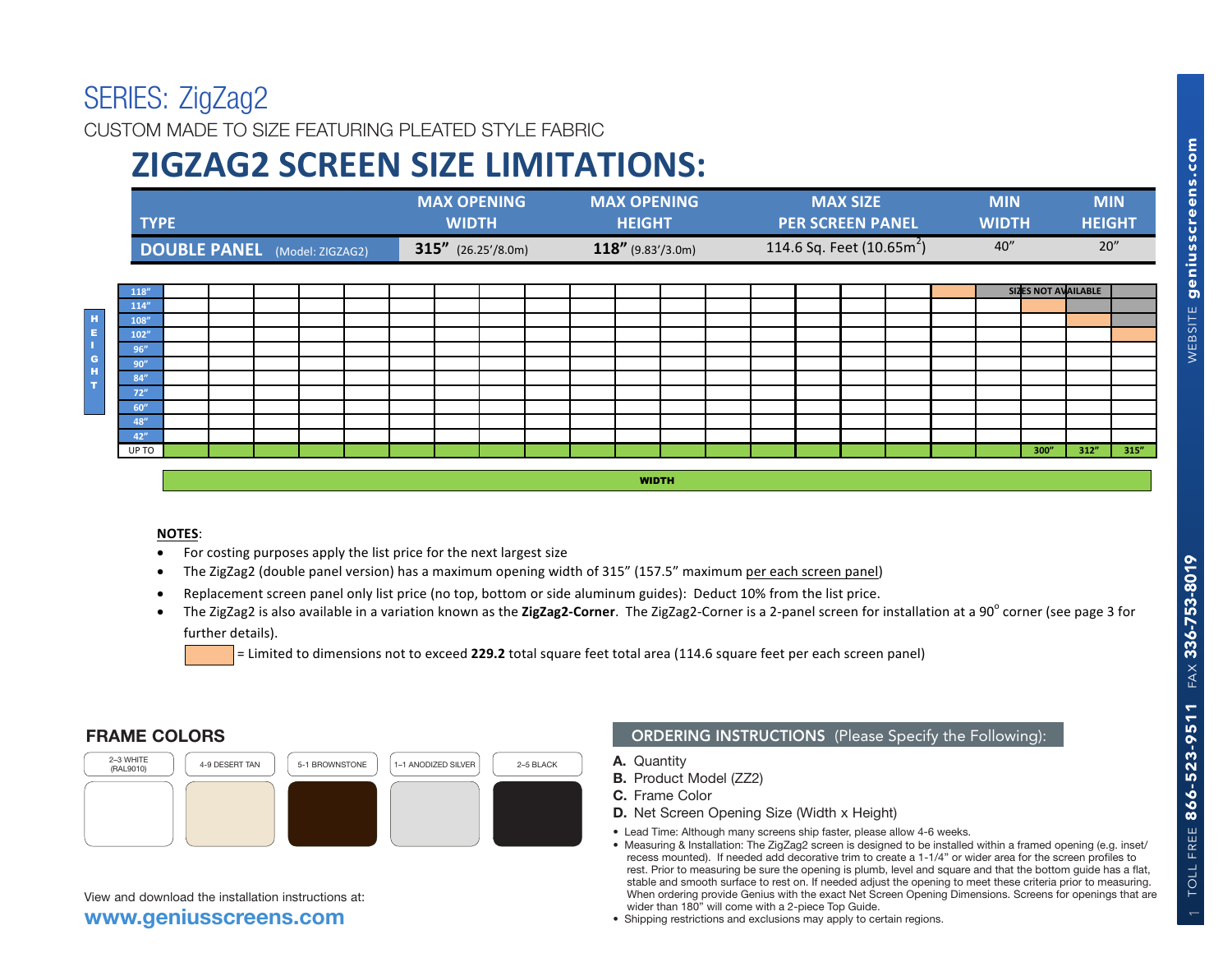## SERIES: ZigZag2 - Corner

CUSTOM MADE TO SIZE FEATURING PLEATED STYLE FABRIC. THE **ZIGZAG2**-CORNER IS A 2-PANEL SCREEN FOR INSTALLATION AT A 90 DEGREE CORNER.

### **PRICING**

Use the ZigZag2 pricing and add 20%



#### ORDERING INSTRUCTIONS (Please Specify the Following):

- **A.** Quantity
- **B.** Product Model (ZIGZAG2-CORNER)
- **C.** Frame Color
- **D.** Opening Size (Width x Height)
	- Provide the panel orientation as viewer from the exterior
	- Left Panel Net Screen Opening Width
	- Left Panel Net Screen Opening Height
	- Right Panel Net Screen Opening Width
	- Right Panel Net Screen Opening Height
- **E.** Shipping restrictions and exclusions may apply to certain regions.

View and download the installation instructions at: **www.geniusscreens.com**